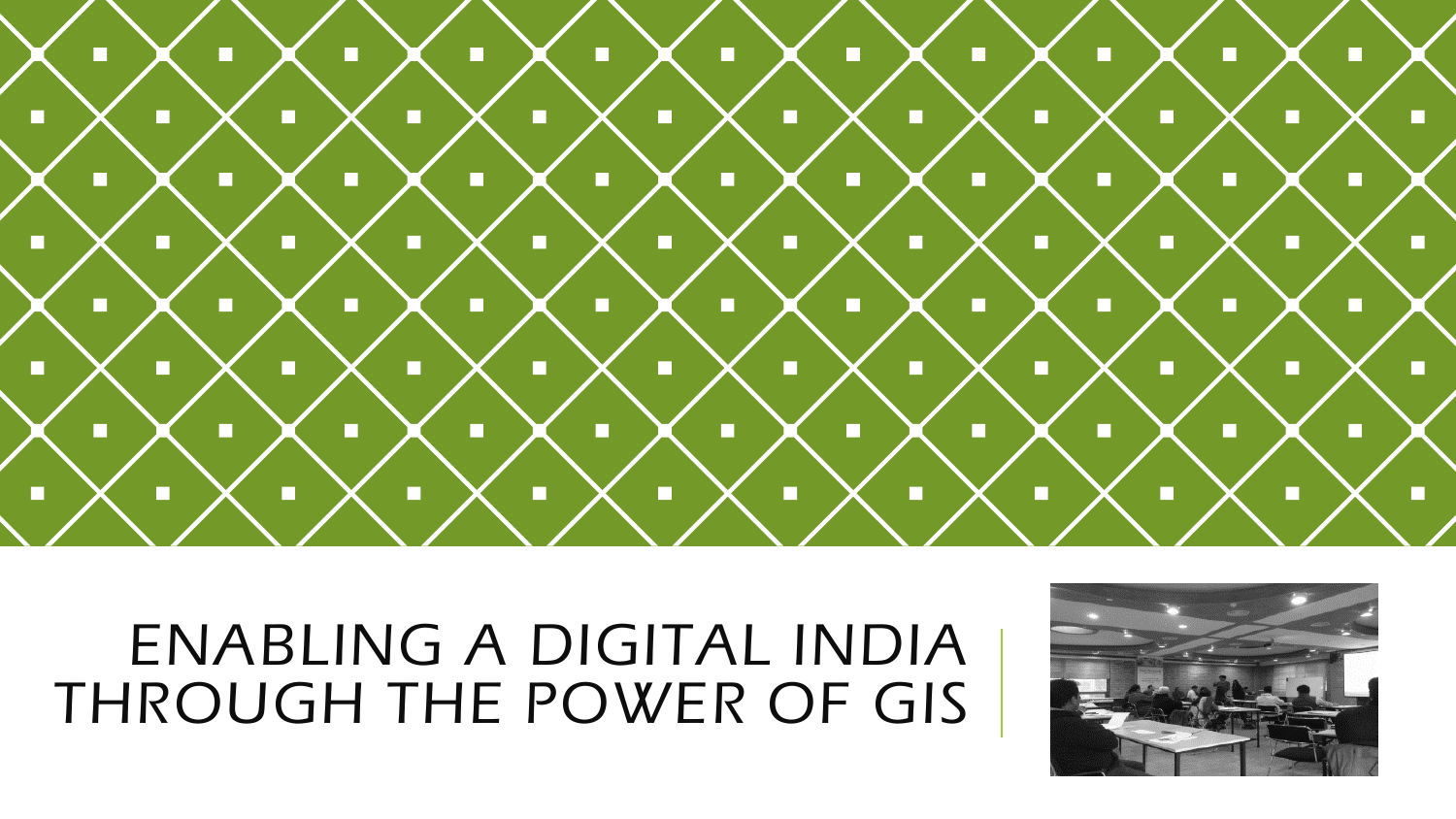To transform India into a digitally-empowered society and knowledge economy, TARA Livelihood Academy (TLA) is organizing a 2-day training programme in New Delhi on 'Enabling a Digital India: Using Geographic Information System (GIS)'

Keeping in view the growing need to explore the 'Policy to Practice' connect, this is a platform for individuals and organizations who are actively creating impact across the nation.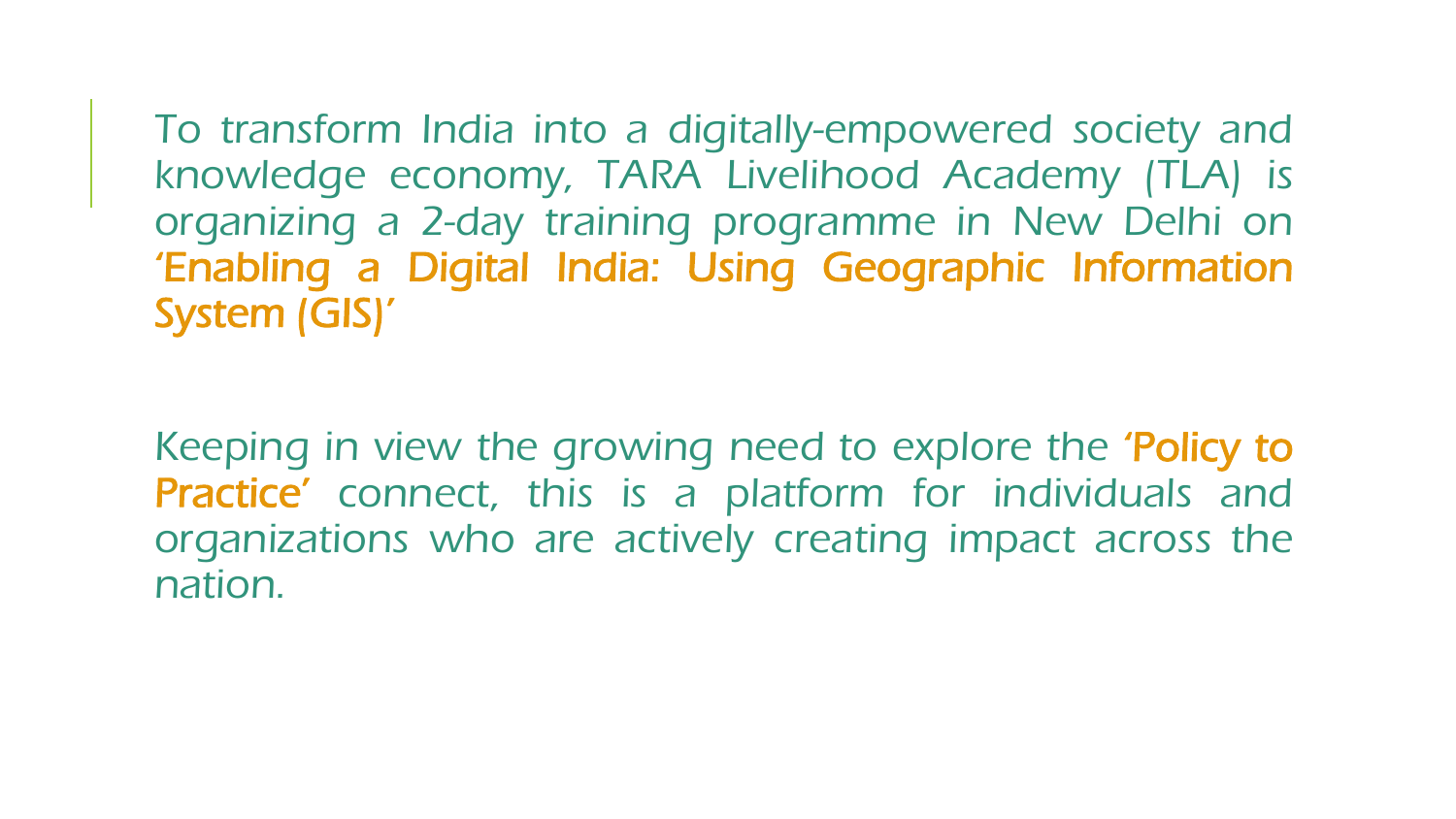### WHAT IS GIS?

Geographic Information Systems (GIS) is a valuable tool for gathering and analyzing environmental information and helps in observing, measuring, mapping and monitoring of the resources. Satellite Remote Sensing in conjunction with GIS has proved to be an extremely useful tool for resource assessment and management and at the same time helps in planning and implementation of various developmental and other projects.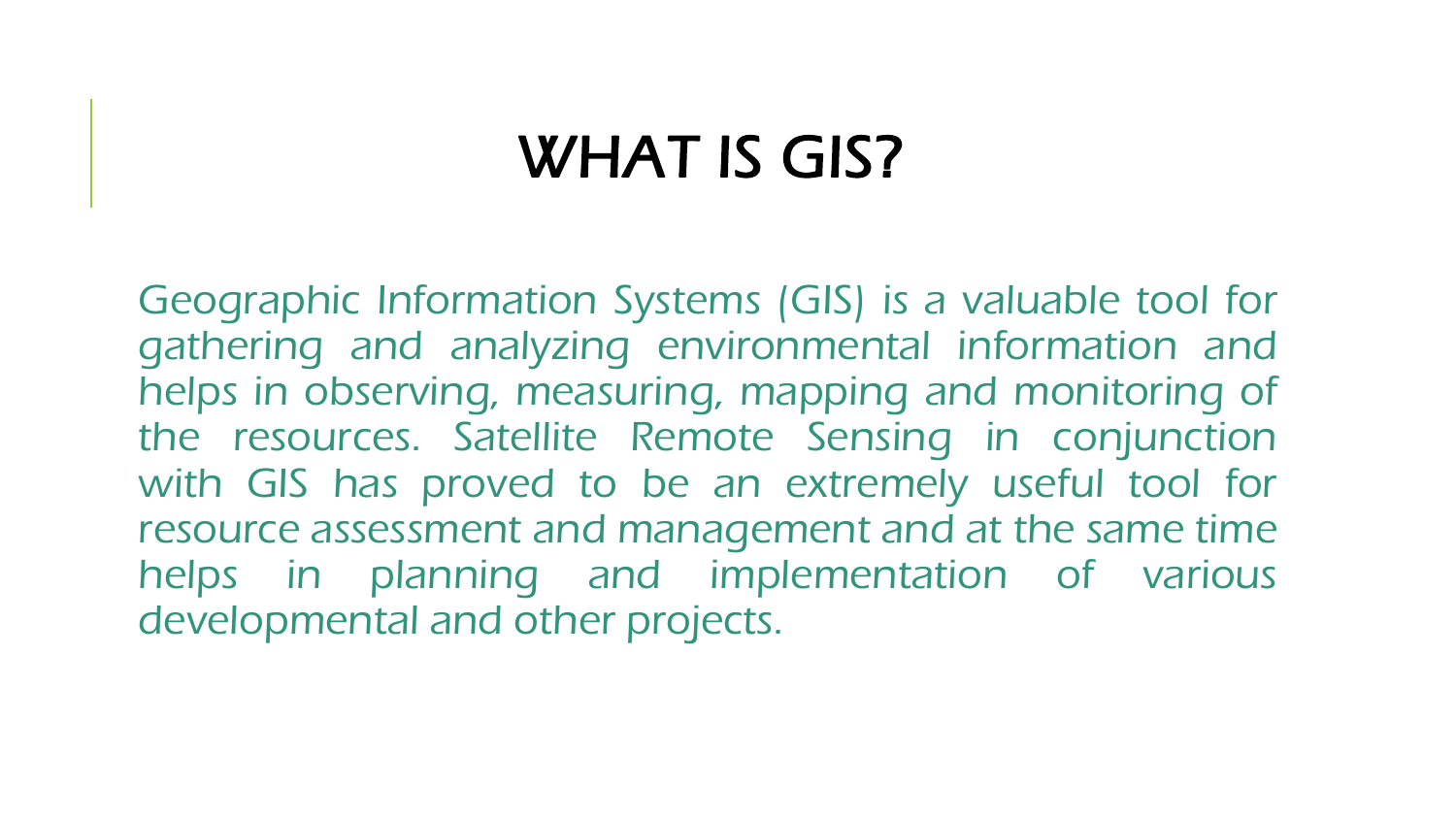#### THE NEED FOR GIS TRAINING

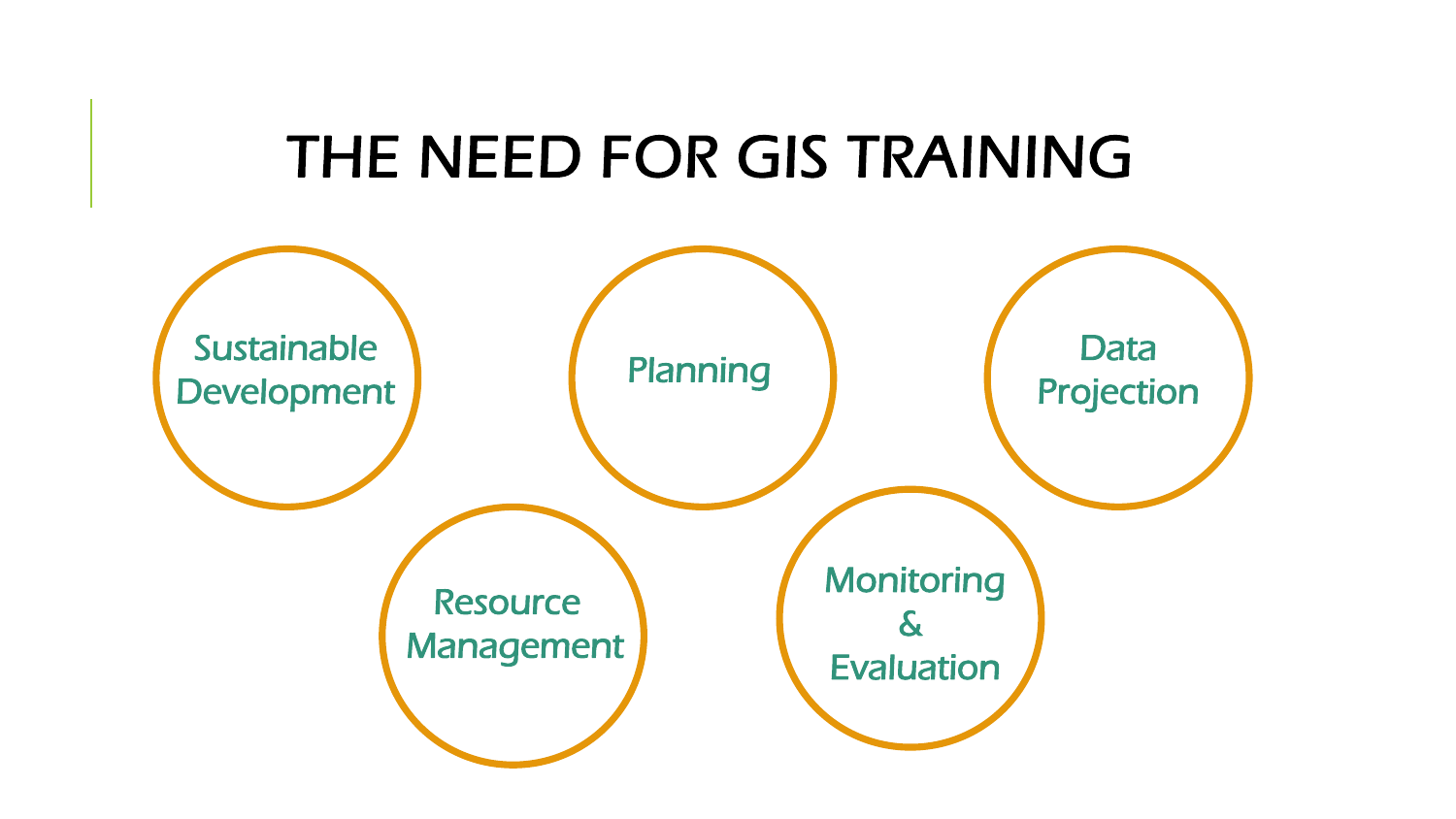#### TAKEAWAYS FROM THE TRAINING 3-D: DATA - DECISION - DEVELOPMENT



Conceptual understanding of GIS as a tool



GIS Functionalities: Digitization, Overlay, Buffering and Data Projection



Data documentation, Visualization and Symbology



Hands-on experience on GIS software



GIS Applications in Natural Resource Management, Healthcare Management, CSR Project Planning and Implementation and alike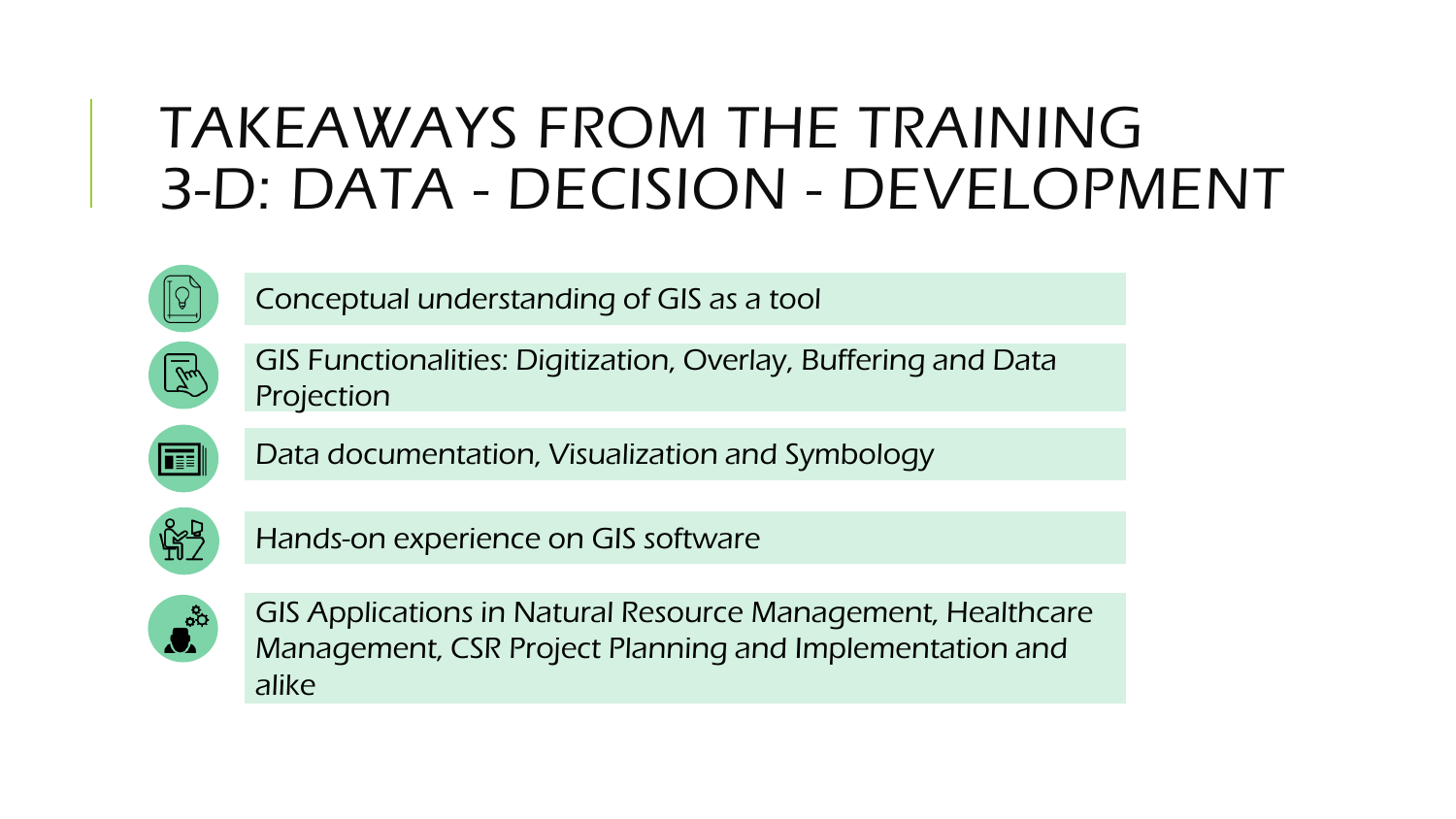## AGENDA

| DAY 1                                                             | DAY <sub>2</sub>                              |
|-------------------------------------------------------------------|-----------------------------------------------|
| <b>Expectation mapping</b>                                        | Application of GIS in Healthcare              |
| GIS: Concepts, terminologies and<br>functionalities               | Application of GIS in Development<br>Projects |
| Hands-on training on the basics of<br><b>ArcGIS software</b>      | Implementation: Developing a GIS cell         |
| <b>Application of GIS in Natural Resource</b><br>Management (NRM) | Preparation of Thematic Database              |